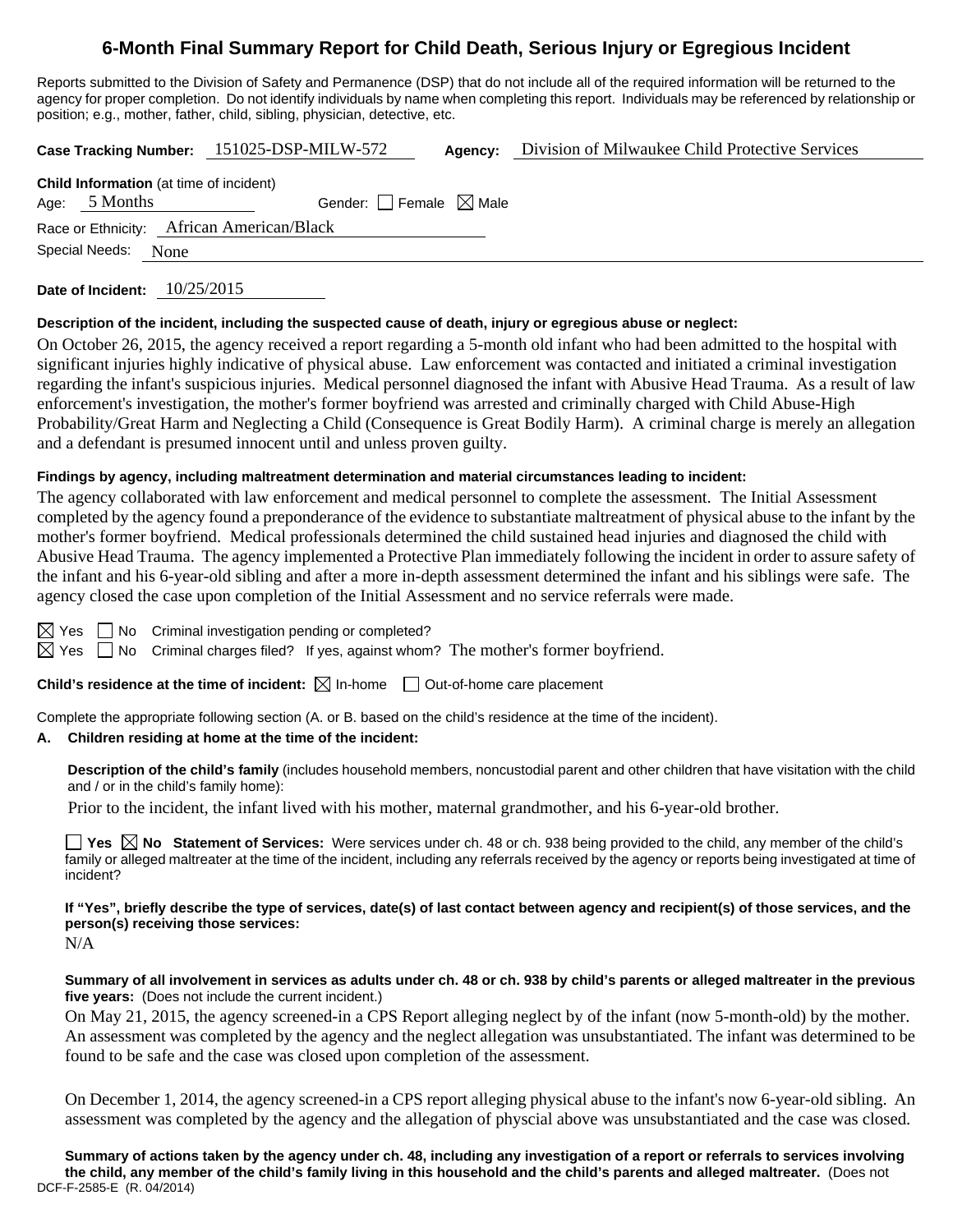include the current incident.)

(Note: Screened out reports listed in this section may include only the date of the report, screening decision, and if a referral to services occurred at Access. Reports that do not constitute a reasonable suspicion of maltreatment or a reason to believe that the child is threatened with harm are not required to be screened in for an initial assessment, and no further action is required by the agency.)

On May 21, 2015, the agency screened-in a CPS Report alleging neglect by of the infant (now 5-month-old) by the mother. An assessment was completed by the agency and the neglect allegation was unsubstantiated. The infant was determined to be found to be safe and the case was closed upon completion of the assessment.

On May 22, 2015, the agency screened in a Services Report which was addressed as part of the assessment completed for the May 21, 2015 screened-in CPS Report.

On December 1, 2014, the agency screened-in a CPS report alleging physical abuse to the infant's now 6-year-old sibling. An assessment was completed by the agency and the allegation of physcial above was unsubstantiated and the case was closed.

# **Summary of any investigation involving the child, any member of the child's family and alleged maltreater conducted under ch. 48 and any services provided to the child and child's family since the date of the incident:**

The agency collaborated with law enforcement and medical personnel to complete the assessment. The Initial Assessment completed by the agency found a preponderance of the evidence to substantiate maltreatment of physical abuse to the infant by the mother's former boyfriend. Medical professionals determined the child sustained head injuries and diagnosed the child with Abusive Head Trauma. The agency implemented a Protective Plan immediately following the incident in order to assure safety of the infant and his 6-year-old sibling and after a more in-depth assessment determined the infant and his siblings were safe. The agency closed the case upon completion of the Initial Assessment and no service referrals were made.

# **B. Children residing in out-of-home care (OHC) placement at time of incident:**

#### **Description of the OHC placement and basis for decision to place child there:**  N/A

# **Description of all other persons residing in the OHC placement home:**

N/A

**Licensing history:** Including type of license, duration of license, summary of any violations by licensee or an employee of licensee or other actions that constitute a substantial failure to protect and promote the welfare of the child. N/A

# **Summary of any actions taken by agency in response to the incident:** (Check all that apply.)

|        | Screening of Access report                           |  | Attempted or successful reunification             |  |  |
|--------|------------------------------------------------------|--|---------------------------------------------------|--|--|
| MMM    | Protective plan implemented                          |  | Referral to services                              |  |  |
|        | Initial assessment conducted                         |  | Transportation assistance                         |  |  |
| $\Box$ | Safety plan implemented                              |  | Collaboration with law enforcement                |  |  |
| $\Box$ | Temporary physical custody of child                  |  | Collaboration with medical professionals          |  |  |
|        | Petitioned for court order / CHIPS (child in need of |  | Supervised visitation                             |  |  |
|        | protection or services)                              |  | Case remains open for services                    |  |  |
|        | Placement into foster home                           |  | Case closed by agency                             |  |  |
| $\Box$ | <b>Placement with relatives</b>                      |  | Initiated efforts to address or enhance community |  |  |
|        | Ongoing Services case management                     |  | collaboration on CA/N cases                       |  |  |
|        |                                                      |  | Other (describe):                                 |  |  |
|        |                                                      |  |                                                   |  |  |

# **FOR DSP COMPLETION IF RECORD OR ON-SITE REVIEW WAS UNDERTAKEN:**

# **Summary of policy or practice changes to address issues identified based on the record or on-site review of the incident:**

Under the Child Welfare Disclosure Act (Section 48.981(7)(cr), Stats.), the Department of Children and Families' (DCF) Division of Safety and Permanence (DSP) completes in an initial review the agency's practice for each case reported under the Act. A further review has been completed by the Bureau of Performance Management (BPM) for case # 151025DSP-Milw-572. In order to ensure compliance with standards, DMCPS implemented an internal plan focused on information gathering from collateral contacts.